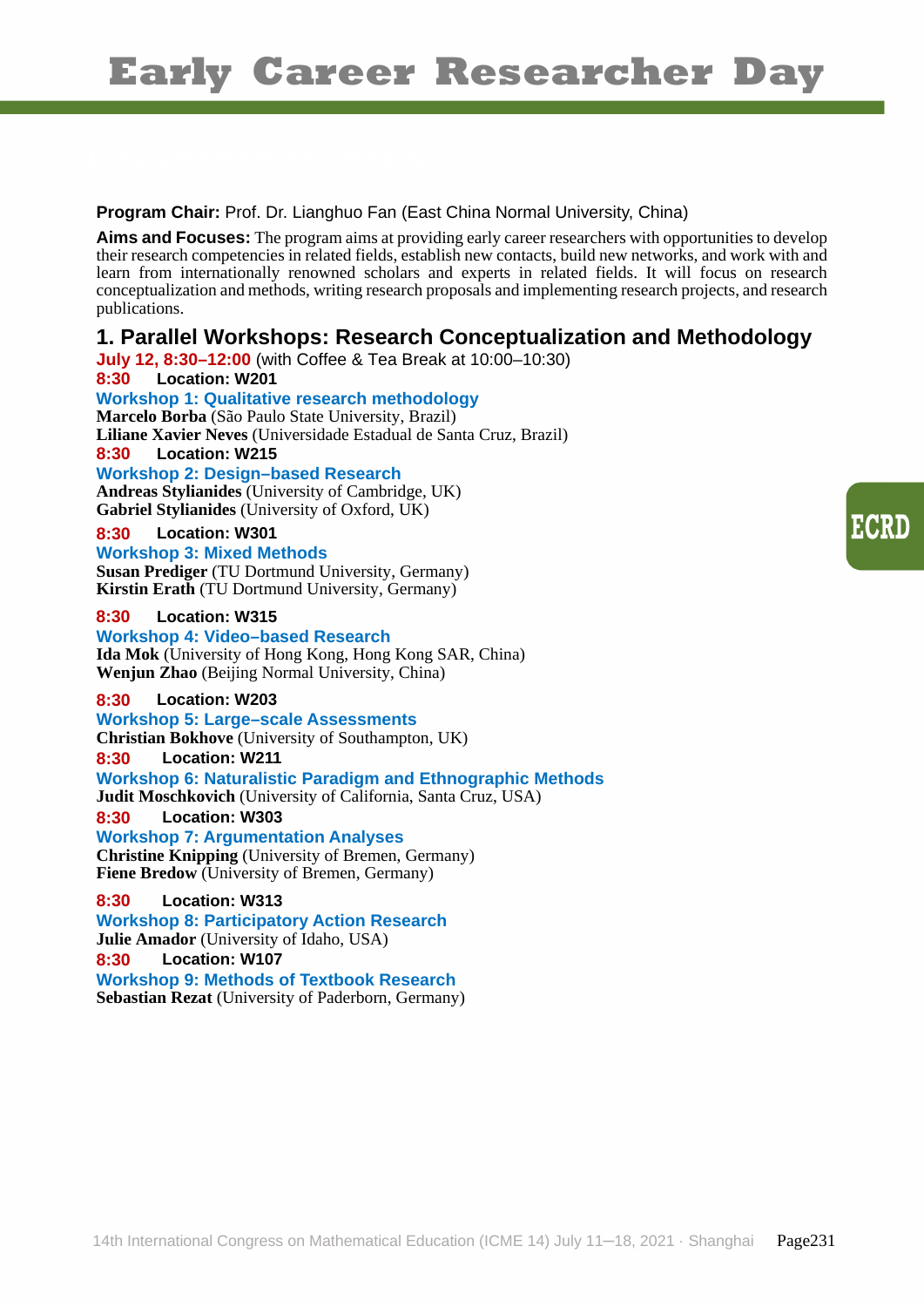# **2. Plenary Session: Academic Writing and Academic Publishing**

# **July 12, 13:30–15:15 Location: W201**

**Moderator:** Professor Jinfa Cai (University of Delaware, USA) **Description:** Presentation of 8 major journals in mathematics education by their editors. **Presentations of Journals & Editors**

| 13:30-13:43     | <b>Educational Studies in Mathematics</b><br><b>Arthur Bakker</b> (Utrecht University, the Netherlands)<br><b>David Wagner</b> (University of New Brunswick, Canada)                      |
|-----------------|-------------------------------------------------------------------------------------------------------------------------------------------------------------------------------------------|
| $13:43 - 13:56$ | Journal for Research in Mathematics Education<br><b>Patricio Herbst</b> (University of Michigan, USA)<br><b>Jinfa Cai</b> (University of Delaware, USA)                                   |
| 13:56-14:09     | <b>Journal of Mathematical Behavior</b><br><b>Carolyn A. Maher</b> (Rutgers University, USA)<br><b>Louise Wilkinson</b> (Syracuse University, USA)                                        |
| 14:09–14:22     | <b>Journal of Mathematics Teacher Education</b><br><b>Despina Potari</b> (National and Kapodistrian University of Athens, Greece)                                                         |
| $14:22 - 14:35$ | <b>Mathematical Thinking and Learning</b><br><b>Lyn English</b> (Queensland University of Technology, Australia)<br><b>Heather Johnson</b> (University of Colorado Denver, USA)           |
| 14:35–14:48     | <b>Mathematics Education Research Journal</b><br><b>Peter Grootenboer</b> (Griffith University, Australia)                                                                                |
| 14:48–15:01     | <b>Research in Mathematics Education</b><br><b>Alf Coles</b> (University of Bristol, UK),<br>Laura Black (University of Manchester, UK)<br><b>Jenni Ingram</b> (University of Oxford, UK) |

**15:01–15:15 ZDM – Mathematics Education Gabriele Kaiser** (University of Hamburg, Germany)

# **3. Parallel Interactive Discussions**

## **July 12, 15:45–16:30**

**Description:** The participants will meet editors of seven major journal (in separate rooms) and have interactive discussions with them.

**15:45 Location: W201 Educational Studies in Mathematics** 

**Arthur Bakker** (Utrecht University, the Netherlands)

## **15:45 Location: W215**

**Journal for Research in Mathematics Education**

**Jinfa Cai** (University of Delaware, USA)

# **15:45 Location: W301**

# **Journal of Mathematics Teacher Education**

**Despina Potari** (National and Kapodistrian University of Athens, Greece)

#### **15:45 Location: W315**

**Mathematical Thinking and Learning**

**Lyn English** (Queensland University of Technology, Australia)

#### **15:45 Location: W203**

**Mathematics Education Research Journal**

Peter Grootenboer (Griffith University, Australia)

**15:45 Location: W211**

## **Research in Mathematics Education**

**Jenni Ingram** (University of Oxford, UK)

#### **15:45 Location: W303**

**ZDM – Mathematics Education**

**Gabriele Kaiser** (University of Hamburg, Germany)